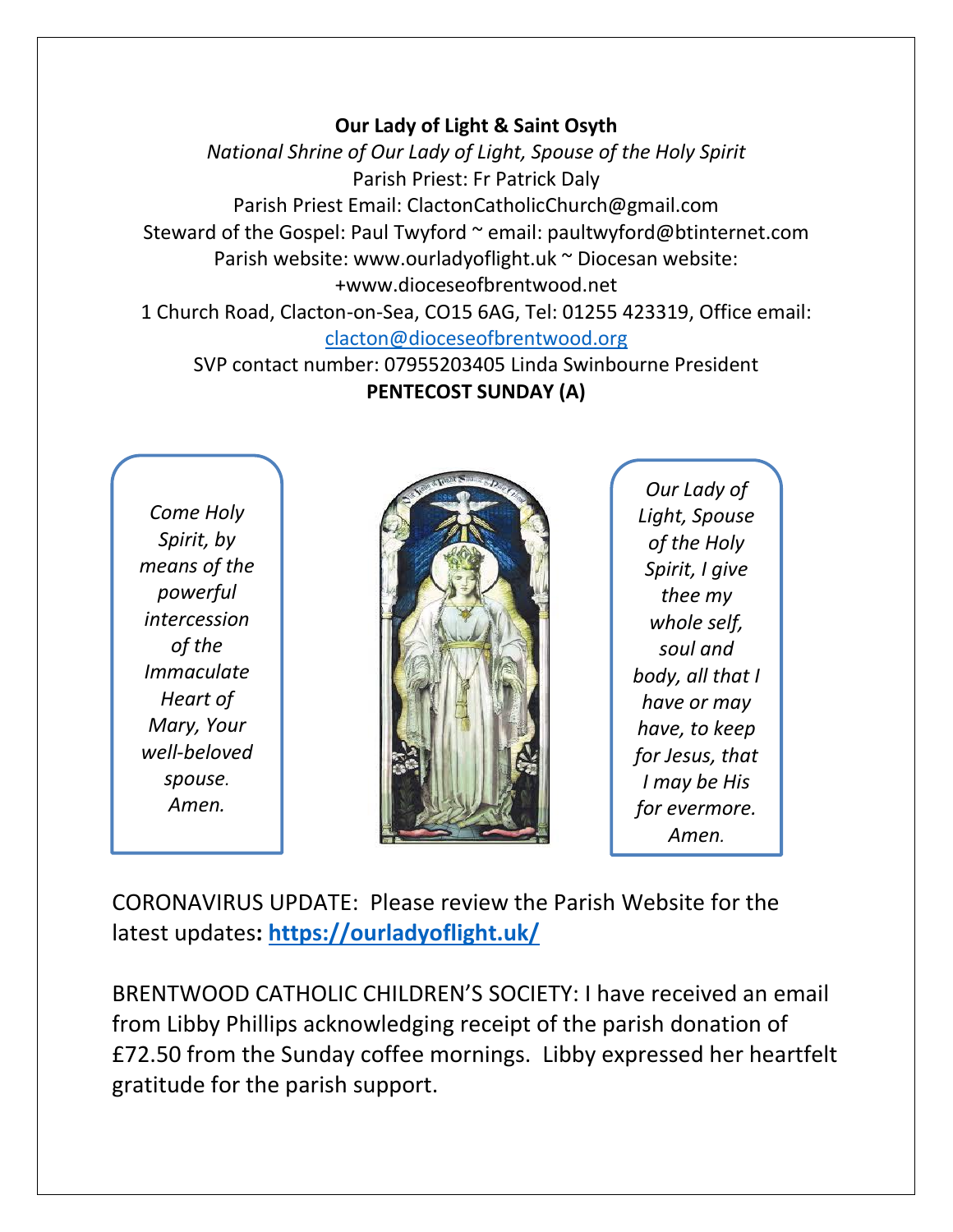## **John 20:19-23**

Today we celebrate the Solemnity of the Feast of Pentecost. The word Pentecost is a Greek word meaning fifty. The Jewish nation celebrated Pentecost for centuries before the birth of Christ. On this day, they celebrate their release from slavery and exile in Egypt, and the gift of the TORAH – the Word of God fifty days later. We celebrate Pentecost in celebration of our release from slavery to sin and death, through the death and resurrection of Our Lord Jesus Christ; and the subsequent gift of the Holy Spirit fifty days later.

In the Gospel from John, Jesus appears to the disciples and tells them, 'As the Father sent me, so I am sending you". After this he breathed on them and said: "Receive the Holy Spirit. For those whose sins you forgive, they are forgiven; for those whose sins you retain, they are retained'.

Scriptural scholars tell us that the word 'Spirit' is a translation of the Hebrew word 'ruah' meaning breath, air, wind. Jesus quite literally breathed forth the Holy Spirit upon His disciples. The Holy Spirit is the Third Person of the Blessed Trinity. The Holy Spirit is the most powerful force in the universe. The Holy Spirit is the transforming energy of God's love.

The disciples were men in hiding fearing the actions of the Jewish authorities. They lacked courage, confidence, strength, and had locked themselves into a room. They had been traumatized by the Passion of Jesus Christ. The power of the Holy Spirit transformed them into people of faith, confidence, courage, wisdom, and the ability to lead others. Through the power of the Holy Spirit they would proclaim the Good News of Jesus Christ and transform the world.

This is the time of the Holy Spirit. This is the time of the Church. The Holy Spirit transformed the disciples into apostles. A disciple is a person who learns from a teacher. The disciples had spent three years in the company of Jesus. Jesus now called them to be Apostles. The meaning of the word 'apostle' is to be an ambassador. The Apostles were to represent Jesus Christ and were to pass on His teaching to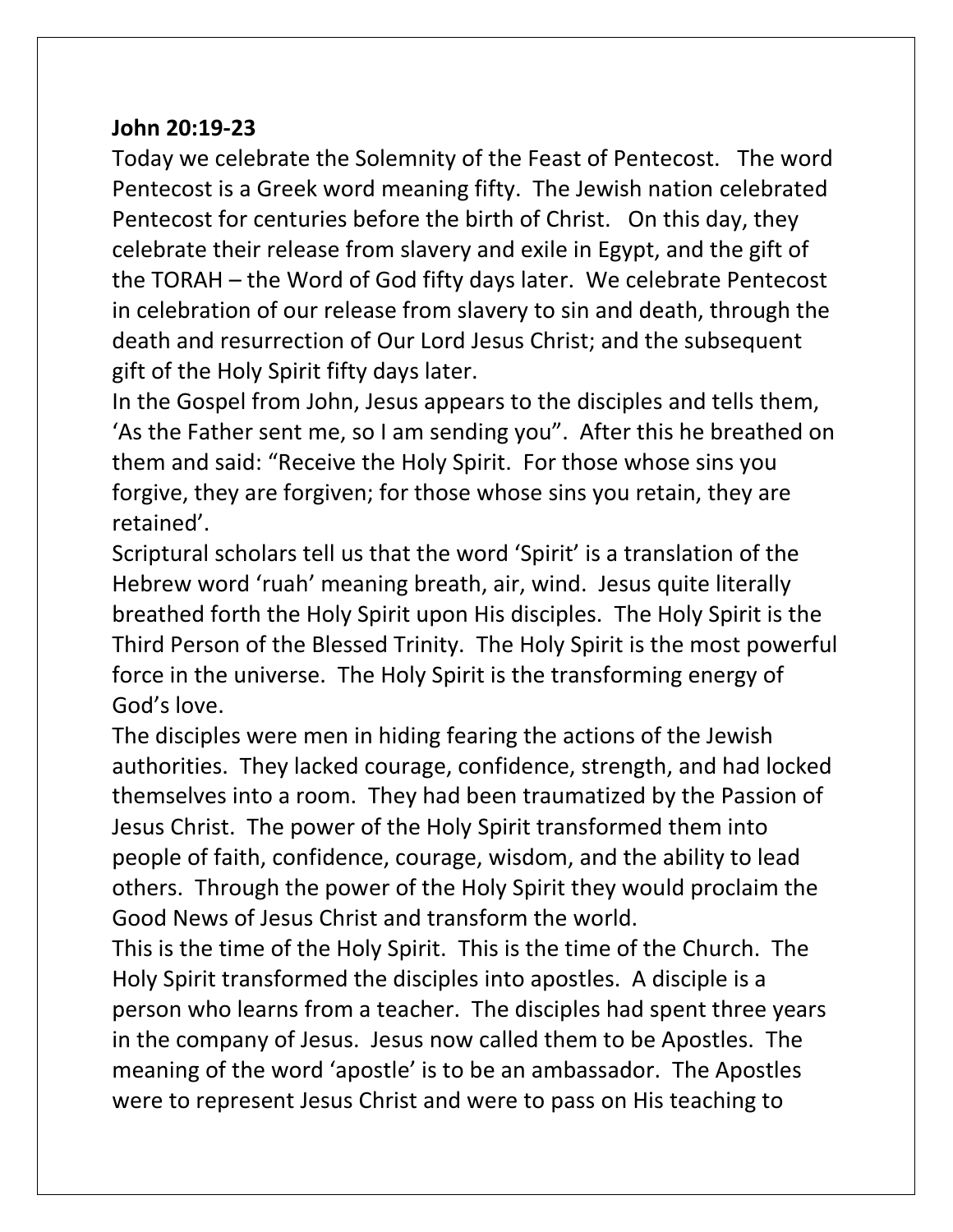others. They were given the authority to act in the person of Jesus Christ.

It is through the Church and the actions of the Holy Spirit that we receive the Sacraments. At our baptism and confirmation, we receive the Holy Spirit. At our baptism we become temples of the Holy Spirit. We have within our hearts, souls, and bodies the transforming power of God's love. Through the gift of the Sacraments, that power is nourished and renewed in us. This is true of all the Sacraments but most especially true of the Holy Eucharist, where we receive the Body and Blood of Our Lord Jesus Christ.

We are also called to be ambassadors for Jesus Christ. We are called to proclaim the Good News of Jesus Christ. We have been given the transforming power of God's love to change the world.

FUNERALS: The following funerals are taking place next week: Tuesday 6th June: James McKay Dec'd Wednesday 3rd June: Arthur Wilkins Dec'd Please pray for the repose of their souls and for the support of their grieving families.

## RECOMMENDED WEBSITES:

[https://www.youtube.com/channel/UCbrIxeH2TSwEc8eVwwMGv8w/fe](https://www.youtube.com/channel/UCbrIxeH2TSwEc8eVwwMGv8w/featured) [atured.](https://www.youtube.com/channel/UCbrIxeH2TSwEc8eVwwMGv8w/featured) Catholic Life and conversation with Fr Stephen Wang.

PARISH FEAST OF OUR LADY OF LIGHT SPOUSE OF THE HOLY SPIRIT ON SATURDAY 30TH MAY: I would like to invite every parishioner to say 'The Daily Offering' at the foot of this Newsletter, together with a Decade of the Rosary at 3.00 pm on Saturday to celebrate our spiritual inheritance and to petition Our Lady of Light for the ending for the COVID19 pandemic.